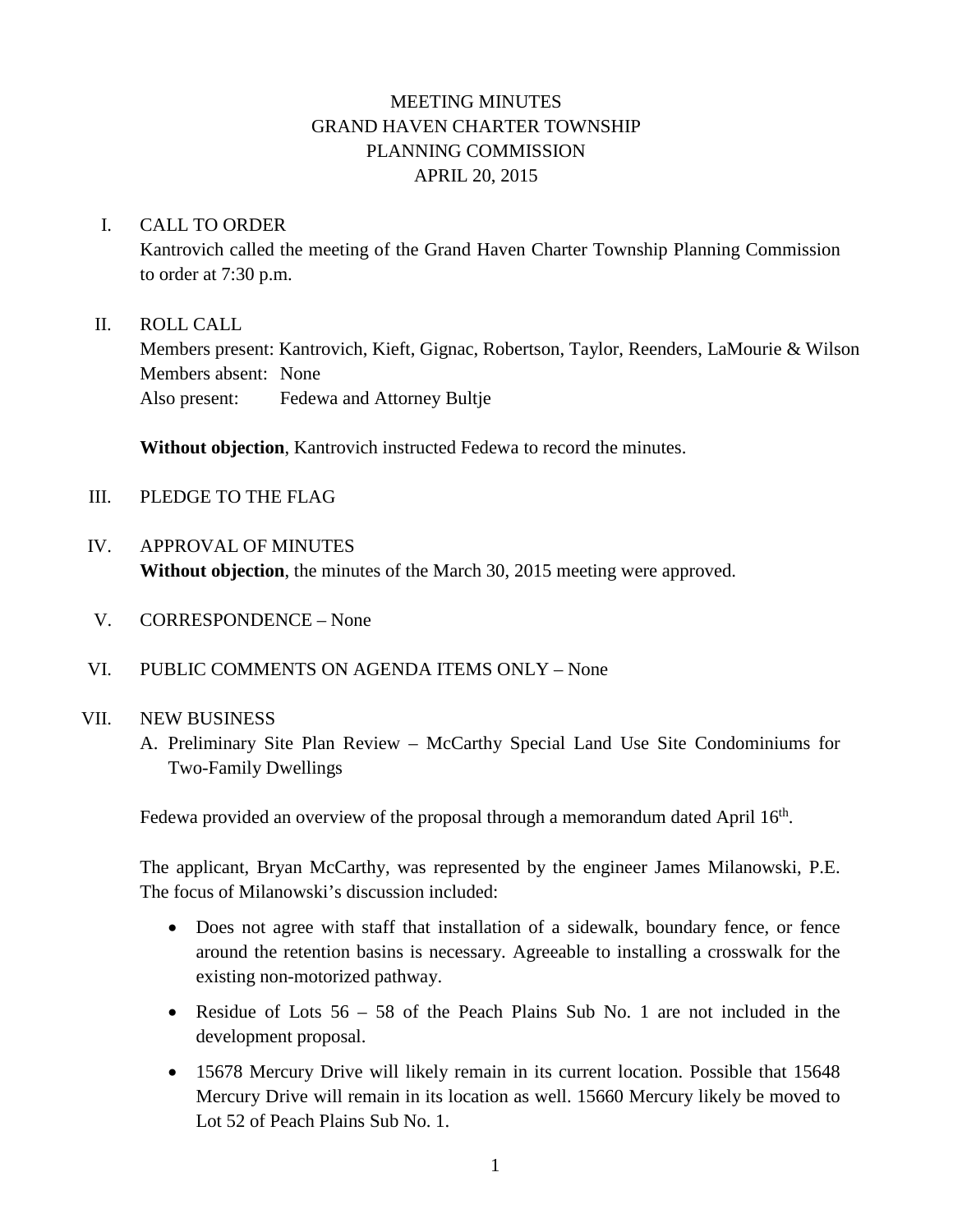- Plans have not been submitted to the Ottawa County Road Commission, Ottawa County Health Department, or Ottawa County Water Resources Commissioner.
- The applicant intends to rent the units, but leaves the option open to sell.
- Has not determined if the Peach Plains Sub No. 1 contains plat restrictions in regard to permitted housing types (*i.e., single family vs. two family dwellings*).

Discussion points from the Planning Commissioners included:

- Attorney Bultje questioned if two family dwellings are a permissible housing type within the Peach Plains Sub No. 1. Applicant must determine if there are plat restrictions.
- In recent years, all new residential developments have been required to install sidewalks.
- Two family dwellings will offer more housing choices.
- Desire to protect the tree canopy in the rear yard of the proposed Unit 4, which encompasses 3.6 acres of land.
- Questioned if the units will be rented or sold.

## VIII. OLD BUSINESS

A. Review and Discussion – Draft of Goals and Objectives for Resilient Grand Haven Master Plan Update

Discussion points from the Planning Commissioners included:

- Need to reduce the number of goals, define priorities, identify goals that act more as a vision statement, and the final goals must be attainable.
- Must be mindful of private property rights when crafting the goals and objectives. A balance must be found between economic development and protecting the natural assets of the Township.
- Consideration must be given to the possible impact of the US-231 Bypass.
- Information learned from the Community Engagement Workshop should be implemented into the Master Plan Update process, and future projects.

# IX. REPORTS

- A. Attorney Report None
- B. Staff Report
	- $\triangleright$  Next Resilient Grand Haven Meeting April 22<sup>nd</sup> @ 7pm in GHT Board Room
	- $\triangleright$  Special Land Use application for Outdoor Pond May 4<sup>th</sup> agenda
	- $\triangleright$  PUD Amendment application for Copper Stone Site Condominiums